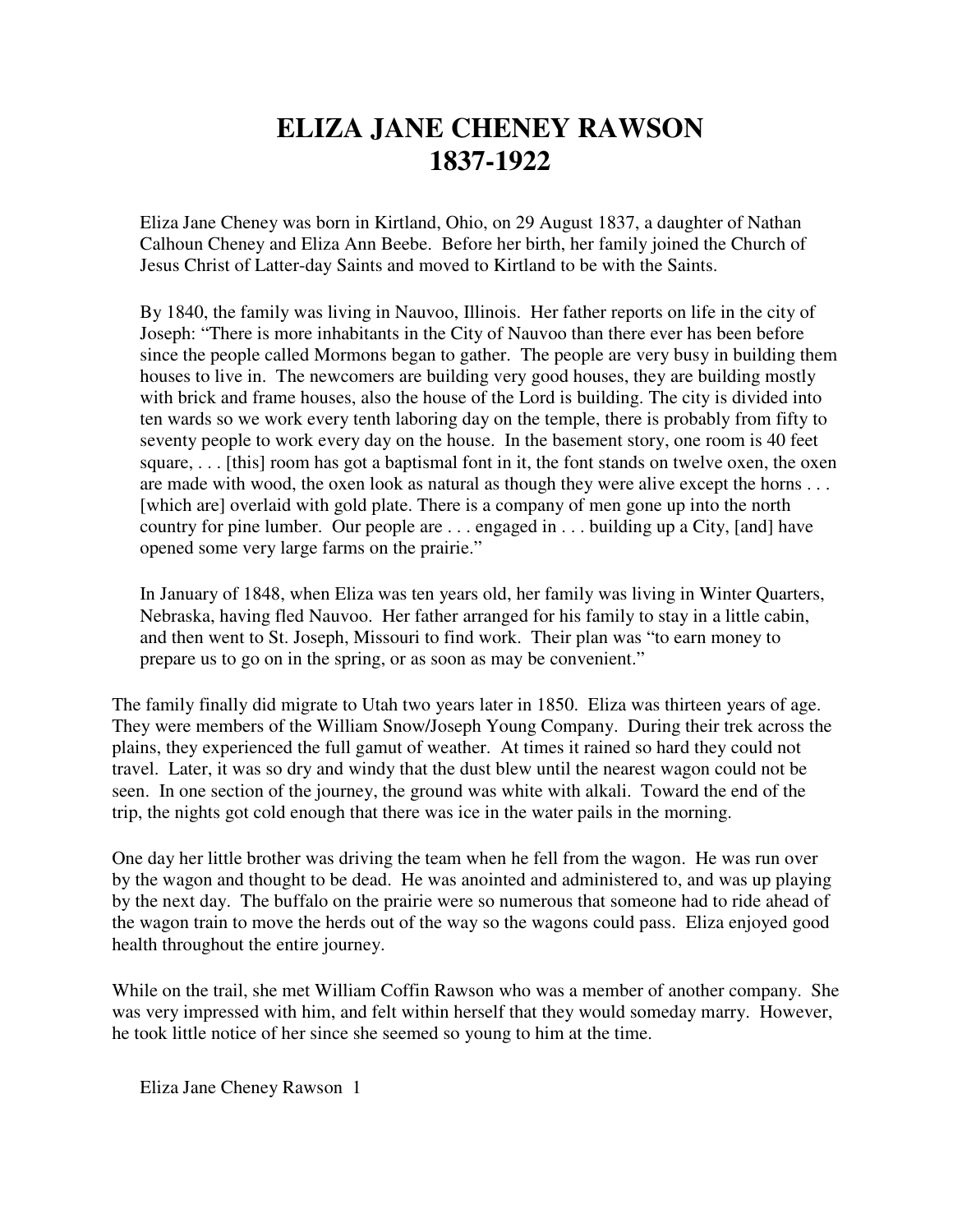Her parents both died within eighteen months of their arrival in Utah, leaving Eliza and her brothers and sisters orphans. At the time of their mother's death, Helen was fifteen, Eliza fourteen, Nathan seven, Franklin two, and Emily was less than three months old.

Six years after arriving in the valley, Eliza did marry William Coffin Rawson on 12 October 1856, in Farmington, Utah. They were later sealed in the Endowment House. Eliza was described as the personification of a great lady. She was lovely to look at with beautiful brown eyes and dark brown hair. She was about five foot ten inches tall and had a graceful quality about her.

After their marriage, they lived first in Payson, Utah, and later in Ogden and Harrisville. They were the parents of seven children. The first two, Eliza Jane and William Franklin, were born while they were living in Payson. The remaining five, Olive Ann, Zenia Vanetta, Sarah Emily, Nathan Cheney, and Elizabeth Rebecca, were all born in Ogden.

She kept and operated a store in her home for many years. A large room had been added on for this purpose. She had a large group of customers from the surrounding communities.

Olive's son, James McEntire, remembers his grandmother's great faith. He told this story: "My mother was so seriously ill after my sister was born; everyone thought she was going to pass away. I remember the room full of people, as was the custom in those days, and when they thought Mother was passing, father kissed her good-bye and left the room crying. My Grandmother Rawson kneeled by her bed and prayed aloud so all in the room could hear. She asked our Father in Heaven to spare the life of her daughter that she might live to take care of her family. After the prayer, Olive recovered and went on to have three more children. She had good health until she died at age seventy-four."

Olive and her family lived next door to Eliza and William for many years. In 1891, William passed away, leaving Eliza a widow for over thirty years. Her children and grandchildren often helped with chores. Her grandson, James, lived with her for two years while attending school in Farr West. He would feed the pigs, cows, and horse, as well as clean the stables and milk the cows. He loved his grandmother dearly.

Eliza's home burned down when she was nearly eighty years old. This was a great sadness to her since she had lived in it for nearly all her married life. She lost nearly all of her furnishings, including many old items that were of sentimental value. At this point, she moved to Ogden and lived in an apartment.

About two months after falling and breaking her hip, Eliza passed away in Ogden, Utah, on 22 November 1922, at the age of eighty-five. The theme of her funeral was "This great and good lady." She is buried in the Ogden City Cemetery.

Eliza Jane Cheney Rawson 2